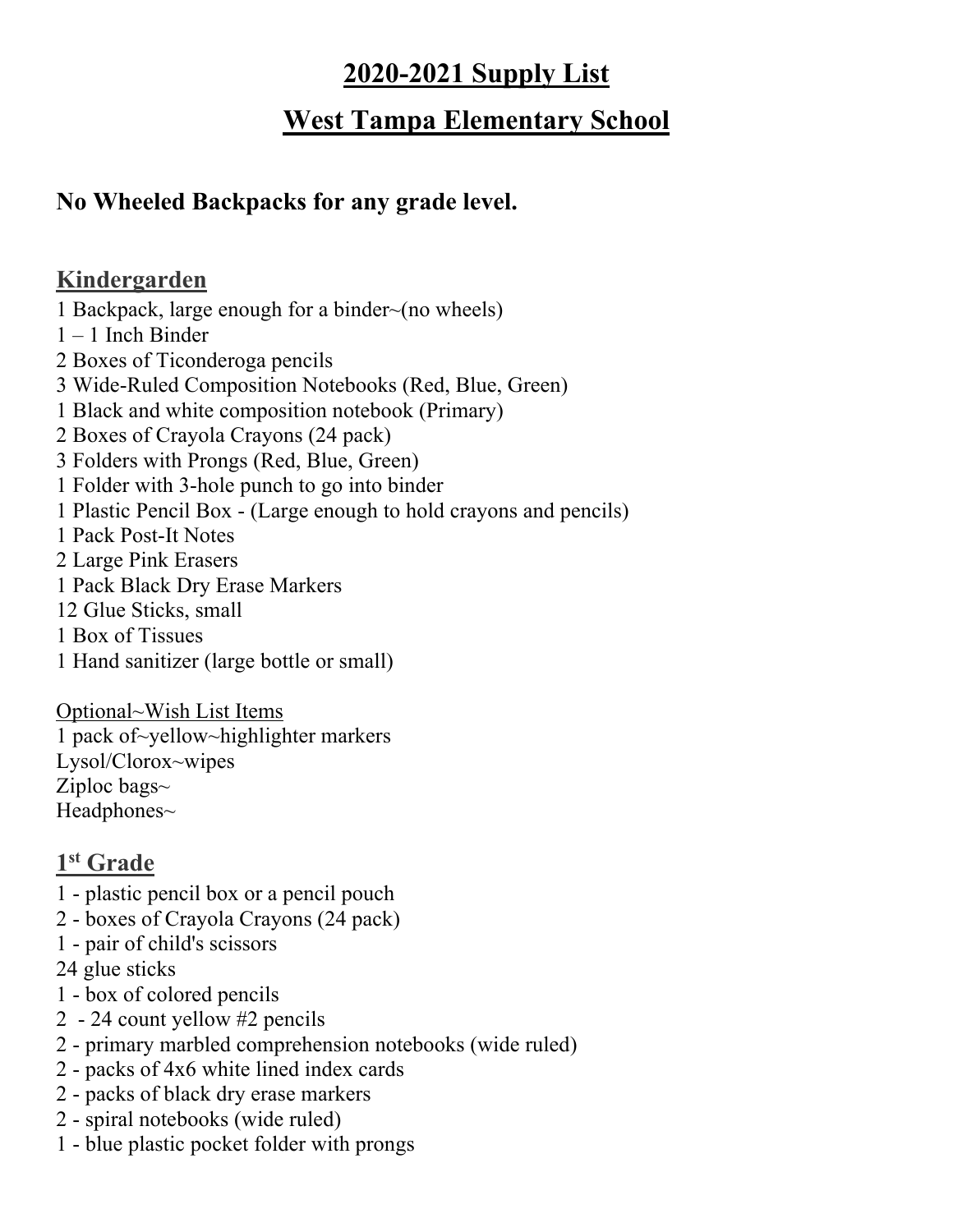- 1 green plastic pocket folder with prongs
- 1 hard covered binder with plastic cover (1 inch)
- 1 package of post-it notes
- 1 package of plain white copy paper

#### **Wish List Items**

Hand Sanitizer **Tissues** Clorox Wipes Ziploc Bags (Quart or Sandwich Size)

#### **2nd Grade**

1 Plastic Pencil Box 2 Boxes of Crayola Crayons (24 pack) 2 Pack of Crayola Markers 2 Yellow Highlighters 1 Pair Child Scissors 12 Glue Sticks 2 Boxes Color Pencils (12 pack) 2 24-Count Ticonderoga Pencils 2 Pink Erasers 1 Pencil Sharpener (it needs to hold the shavings) 10 Expo Dry Erase Markers 2 Wide-Ruled Marble Composition Books 2 Spiral Notebooks (Wide Ruled) 2 Red Plastic Pocket Folder with Prongs 1 Blue Plastic Pocket Folder with Prongs 1 Green Plastic Pocket Folder with Prongs 1 Yellow Plastic Pocket Folder with Prongs 2 Packs of Post Its 1 Pack Index Cards **Optional** Hand Sanitizer **Tissues** Lysol Wipes Sandwich Baggies

Quart Size Baggies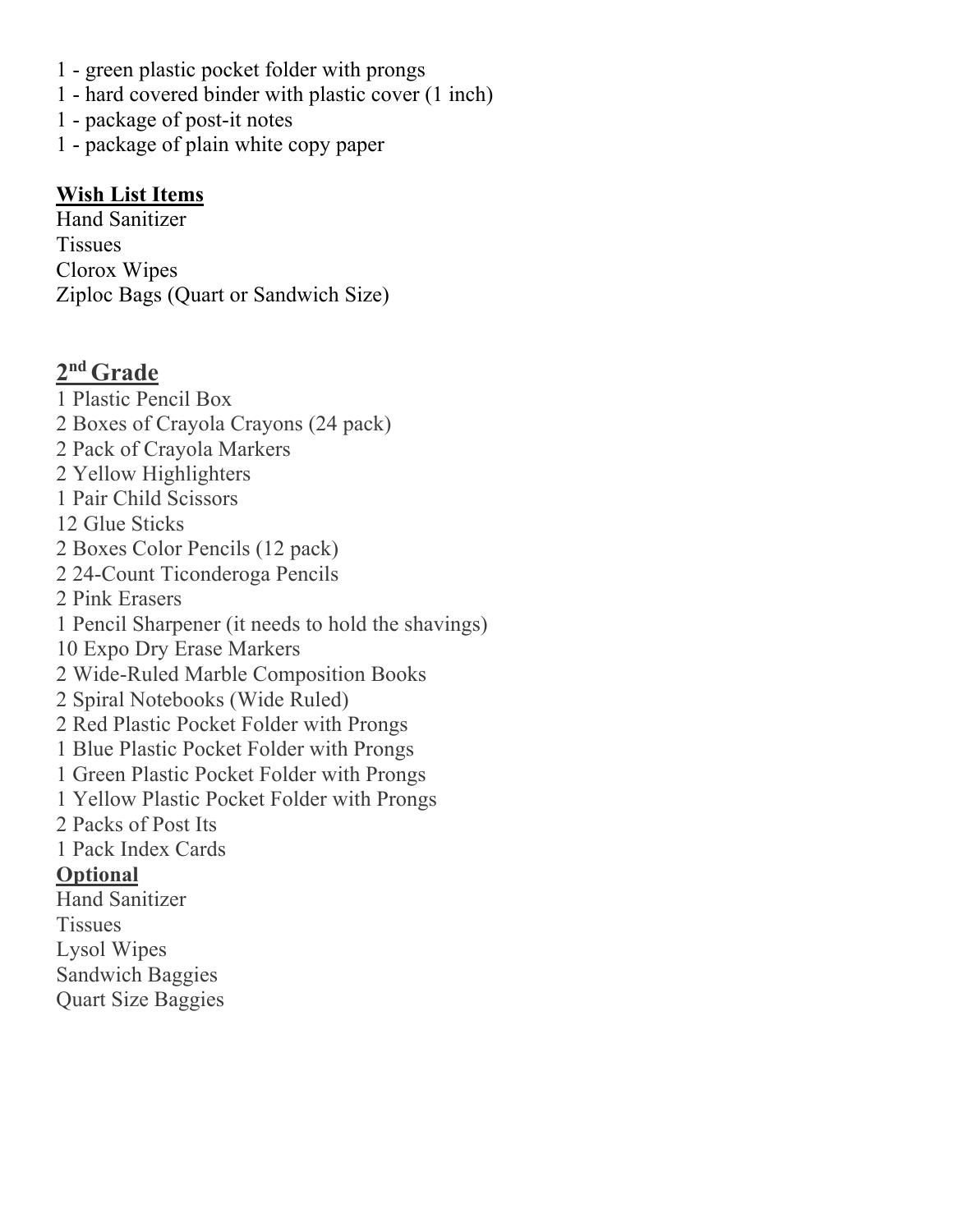### **3rd Grade**

2 Packs of Ticonderaoga Pencils (Classroom) 2 Glue Sticks (Classroom) 5 Spiral Notebooks 1 Pack of 12 Colored Pencils (Classroom) 1 1-Inch Binder (Students) 1 Pair of Scissors (Classroom) 1 Pack of Post It Notes (Classroom) 3 Boxes of Tissues (Classroom) 1 Container of Clorox Wipes 1 Bottle hand sanitizer 3 Plastic folders (1 red, 2 any color) 2 pink erasers 1 pack of markers

### **Donation requests (not required)**

Computer Paper (White OR colored) Whiteboard markers Hand soap Construction paper

# **4th Grade**

2 1 inch binders 2 packs of tab dividers 2 packs wide rule notebook paper 3 spiral notebooks 1 two- pocket folder 1 pack of colored pens 1 pair scissors 1 pack of post it notes 1 pencil bag/ box 1 pack of crayons or colored pencils 1 pack of markers highlighters Pencils and glue to last the whole school year!

## **Donations gladly accepted for the Classroom:**

hand sanitizer tissues computer paper